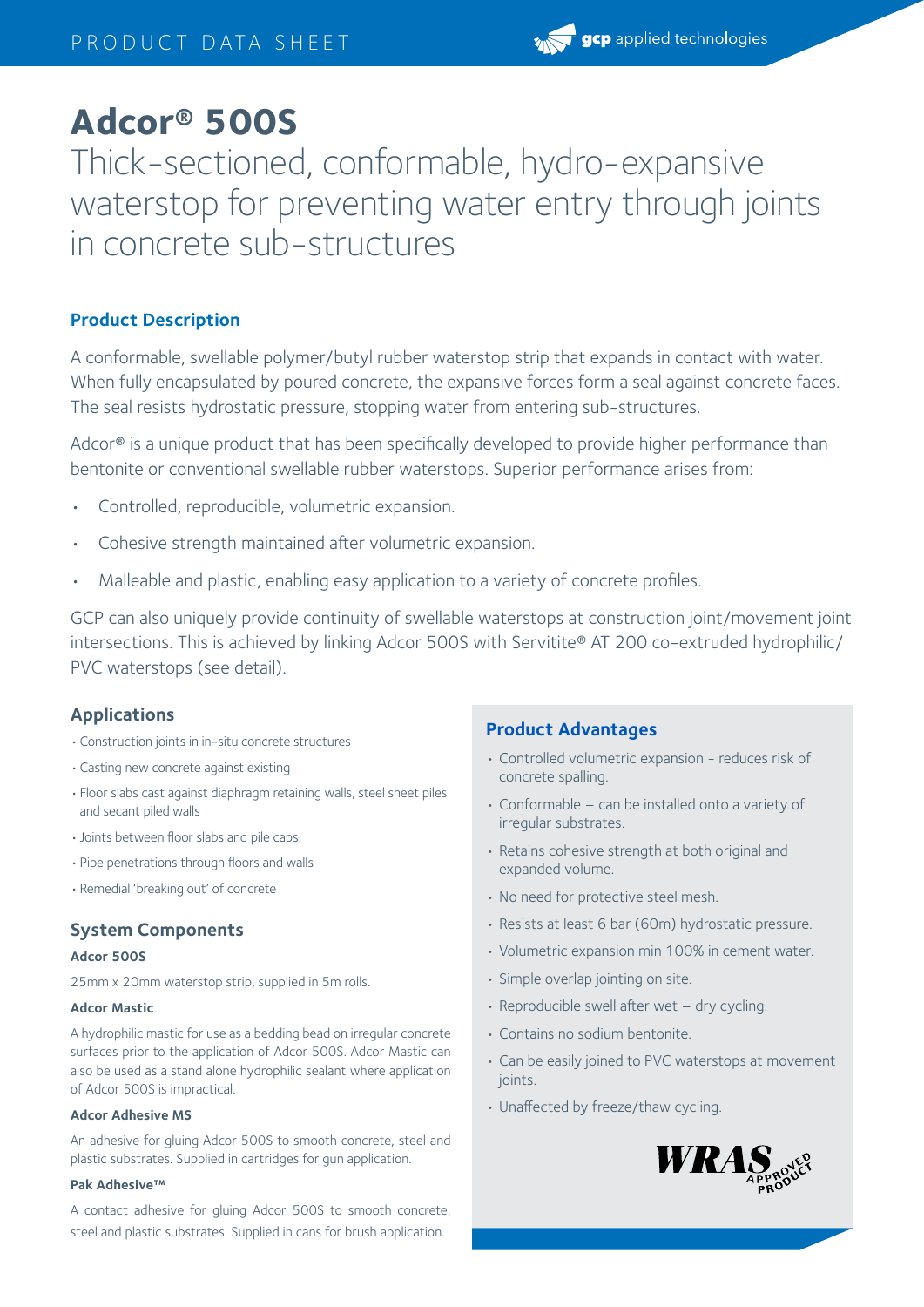

Details shown are typical illustrations only and not working drawings. For assistance with working drawings and additional technical advice please contact your local GCP representative

## **Limitations**

Not suitable for use in movement joints (use GCP co-extruded AT System). Not suitable for use with pre-cast concrete components.

## **Design**

Waterstop networks must be continuous through all joints and penetrations if they are to be effective. If movement joints are necessary use Servitite® AT 200 or Serviseal® AT 240 PVC waterstops with co-extruded hydrophilic end bulbs. Adcor 500S can be easily jointed to these profiles (see detail).

## **Installation**

- 1. Concrete surfaces must be clean and free of all contaminants. Remove all concrete spatter and nibs.
- 2. On irregular concrete faces gun a 10mm bead of Adcor Mastic as a bedding for Adcor 500S.
- 3. Fix Adcor 500S using masonry nails 40mm to 50mm long with a washer 20mm in diameter. Hilti EM6-20-12 FP8 shot fired fixings with 6mm nuts and 20mm diameter washers may also be used. Fixings should be spaced at a maximum of 300mm centres.
- 4. Adcor Adhesive MS can be used on clean substrates, wire brushed to remove all dust, dirt, rust and other contaminants. The adhesive is damp surface tolerant but will not adhere to wet surfaces. Gun a 10mm bead onto the substrate, and press Adcor 500S firmly into place.
- 5. Pak Adhesive must be applied to dry substrates only. Apply by brush to both the substrate and Adcor 500S. Wait until both surfaces are dry to touch, then press Adcor 500S firmly into place.

## **Supply**

| Adcor 500S                        | 5 <sub>m</sub> rolls<br>6 rolls/carton<br>30 cartons/pallet |
|-----------------------------------|-------------------------------------------------------------|
|                                   | pallet weight 700kg                                         |
| Adcor Mastic<br>Adcor Adhesive MS | 310mL cartridge<br>310mL cartridge                          |
| <b>Ancillary Products</b>         |                                                             |
| Adcor 500S Mesh<br>Profile        | 1m strips, 30 strips/bundle                                 |
| Large Secura Clips                | Fach                                                        |

#### **Adcor® 500S attached to Servitite® AT 200 at Movement Joint**



- 6. At all movement joints, link with GCP co-extruded AT System waterstops using Secura clips (see detail).
- 7. All joints should be overlapped 100mm. Ensure full contact between jointed pieces.
- 8. Adcor 500S can be bent around corner. However on complex geometry use Adcor Mastic as a gap filler.
- 9. Any damaged sections should be removed and repaired with either a new section of Adcor 500S or a 25mm min bead of Adcor Mastic.
- 10. Keep Adcor 500S dry prior to pouring concrete.

## **Technical Data**

|                                      | <b>Typical Value</b>      |
|--------------------------------------|---------------------------|
| Profile Size                         | $25mm \times 20mm$        |
| Colour                               | Light Blue                |
| Volumetric Expansion in Cement Water | min 100%                  |
| Water Pressure Resistance            | $>6$ bar (60m)            |
| Density                              | 1.46 $kg / cm3$           |
| Weight                               | $0.7$ kg / m              |
| Maximum Bend                         | 180° at 0°C               |
| Application Temperature Range        | $-15^{\circ}$ C to 60 °C  |
| Service Temperature Range            | $-45^{\circ}$ C to 120 °C |
| Minimum Concrete Cover               | 70mm                      |
| Minimum Overlop                      | 100mm                     |